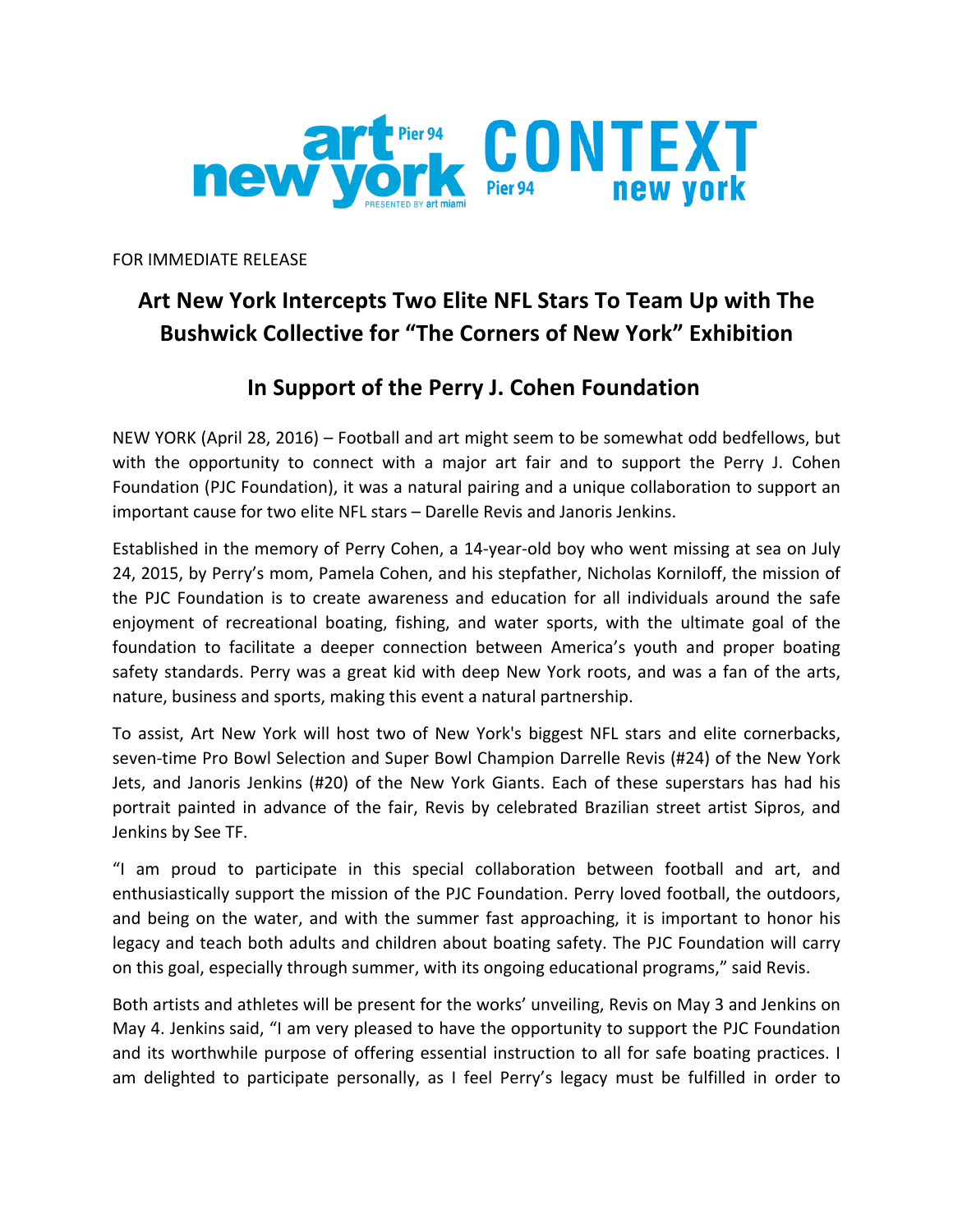achieve the ambitious, important objectives and valuable programs of the PJC Foundation that will no doubt positively benefit everyone for many years to come."

The works will be featured in "The Corners of New York," a very special installation commissioned and curated by Joe Ficalora, the founder of The Bushwick Collective, and presented by Tansey Contemporary of Santa Fe (Booth #B-10). Sales proceeds from "The Corners of New York" will benefit the Perry J. Cohen Foundation, and the portraits will be located at the same booth as Kevin O'Leary's photography exhibition "Irreconcilable Images," with sales of O'Leary's photographs also benefiting the PJC Foundation and Teenage Entrepreneurs.

"The Bushwick Collective is a family that is connected all across the world with a primary focus on pursuing your passions in life. Everyone on this earth at one time or another needed the help of another, it's only up to us to be there for each other, and we are proud to have the opportunity to support the PJC Foundation," said Ficalora.

Additionally, Mike and Jennifer Tansey noted, "Tansey Contemporary is delighted to represent the outstanding photography included in Kevin's O'Leary's collection and present 'The Corners of New York' – it is an added benefit that we can support the ongoing efforts of the Perry J. Cohen Foundation."

The combined exhibition space of both Art New York and its sister fair, CONTEXT New York, covers more than 200,000 square feet against the dramatic backdrop of the Hudson River (making it larger than four regulation football fields) and can easily accommodate the 1,200 artists representing 150 exhibiting galleries from 50 countries around the world. The outstanding roster of prestigious galleries will showcase investment quality high end modern and contemporary art, as well as works by mid-career and emerging artists. The fair is expected to receive over 60,000 visitors during the six day exhibition, which opens on Tuesday, May 3 and closes on Sunday, May 8. Art New York and CONTEXT New York will offer the largest collection of art for sale to collectors in Manhattan, including many never-before-exhibited, exclusive works, as well as present highly anticipated projects and events.

## **About Art Miami**

Art Miami LLC is a partnership consisting of art and media industry veterans Nick Korniloff, Mike Tansey and Brian Tyler. In addition to three fairs during Miami Art Week -- Art Miami, CONTEXT and Aqua -- the company annually produces Art Wynwood during Presidents Day weekend in February, Art New York and CONTEXT New York in May, Art Southampton in July, and Art Silicon Valley/San Francisco in October.